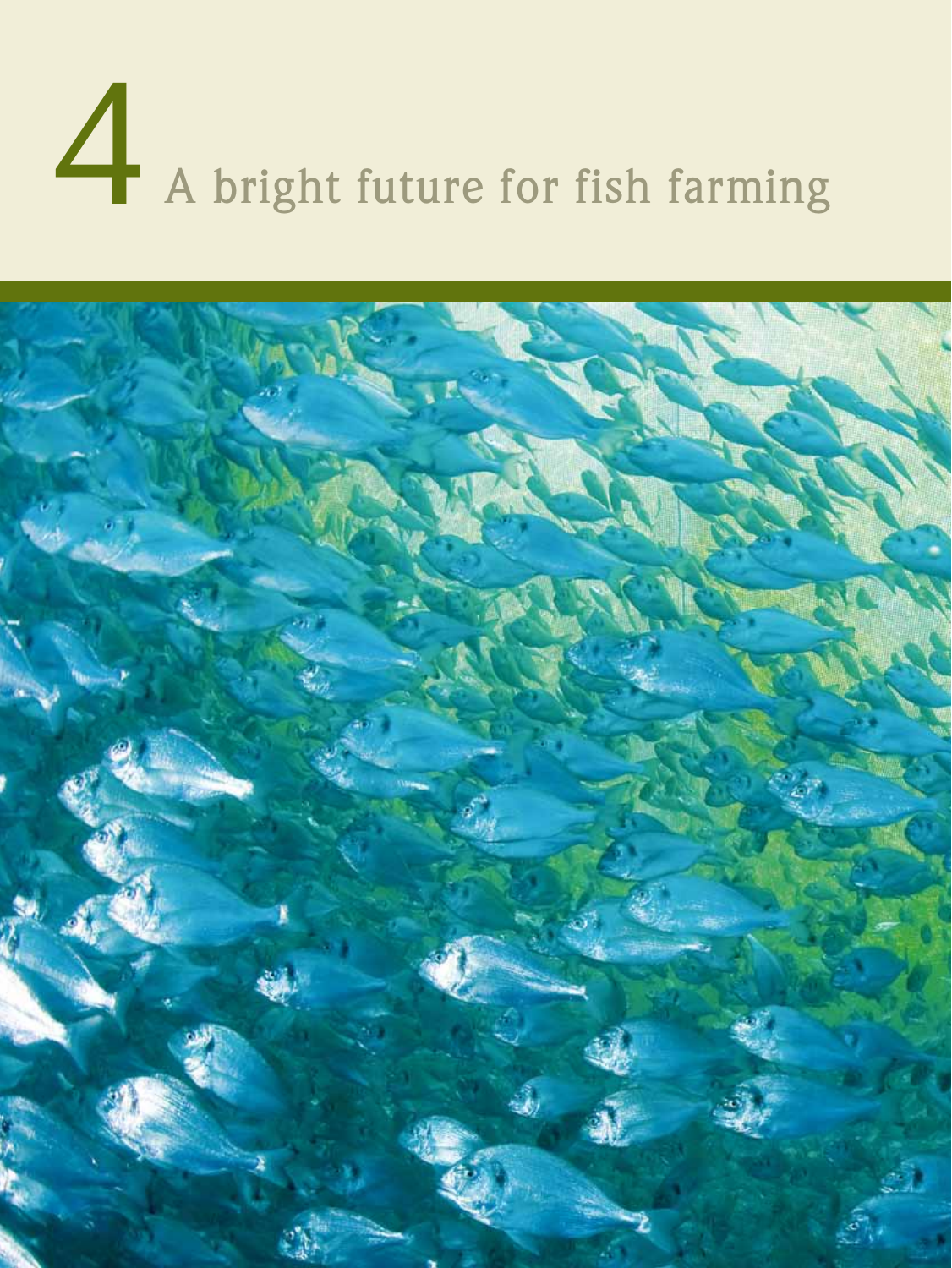**> It is highly unlikely that wild capture fisheries will be able to produce higher yields in future. For aquaculture the opposite is the case. No other food production sector has grown as fast over the past 20 years. Abuses such as antibiotics in fish feed and the over-fertilization of marine waters, however, have brought the industry into disrepute. It must now prove that large-scale fish farming is possible without placing unacceptable demands on the environment.**

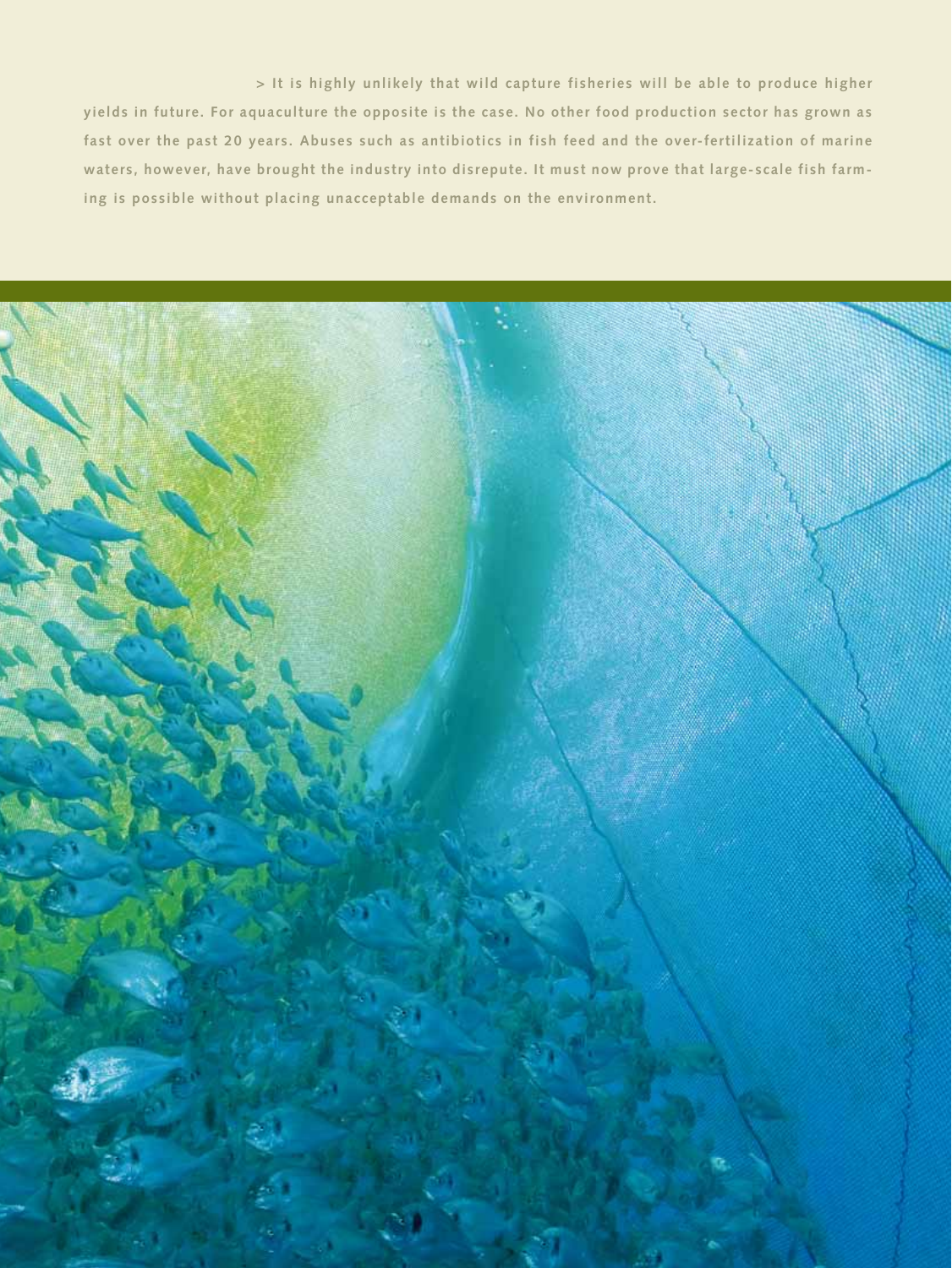# Aquaculture – protein provider for the world

 **> During the 1970s aquaculture was a relatively insignificant industry, but today it is almost as productive as the ocean fishing sector. About 600 aquatic species are now raised in captivity, with different species being preferred for different regions. Experts predict that the importance of fish farming will increase even more in the future, because it has clear advantages over beef and pork production.**

## **Fish for 9 billion people**

The global population is growing at a breathtaking pace. In 1950 the world had a total of 2.5 billion people, a figure that had burgeoned to 7 billion by 2012. According to United Nations estimates, this number could exceed the 9 billion mark by mid-century. As populations increase, so too does the need for food. Fish is a widespread, affordable and healthy source of valuable protein. There is no question, therefore, that the global demand for fish will intensify in future.

When we consider that the amount of wild-captured fish has not increased in recent years, only one alternative remains: fish farming, or aquaculture, must fill the gap. Is

**4.1 > No other food production sector has achieved such high growth rates as aquaculture in the past 40 years.**

| Average annual production increase (1970 to 2008) |      |  |  |  |
|---------------------------------------------------|------|--|--|--|
| <b>Plant Food Commodities</b>                     |      |  |  |  |
| Cereals                                           | 2.1% |  |  |  |
| <b>Pulses</b>                                     | 1.1% |  |  |  |
| Roots and tubers<br>0.9%                          |      |  |  |  |
| Vegetables and melons<br>3.4%                     |      |  |  |  |
| Animal food commodities                           |      |  |  |  |
| Beef and buffalo                                  | 1.3% |  |  |  |
| Eggs                                              | 3.2% |  |  |  |
| Milk                                              | 1.5% |  |  |  |
| Poultry                                           | 5.0% |  |  |  |
| Sheep and goats                                   | 1.8% |  |  |  |
| Fish                                              | 8.4% |  |  |  |

it capable of doing so? This is the question many scientists around the world are trying to answer.

For many years aquaculture played a relatively minor role in global fish production, but its significance has increased dramatically over the past 20 years, spurred by the demand from Asia's fast-growing populations. Today, aquaculture makes a major contribution to human nutrition. For example, it provides a large proportion of the animal protein consumed in China, Bangladesh and Indonesia. Global production of fish, mussels and crab in 2010 was almost 60 million tonnes, a figure which includes production in marine waters, brackish water and freshwater. Aquaculture production is now about three quarters of that from ocean fish and seafood caught in the wild. In 2011 this amounted to 78.9 million tonnes.

No other food industry has shown such growth as aquaculture in recent decades. Between 1970 and 2008 annual production worldwide increased by an average of 8.4 per cent; much more than poultry farming and egg production, which have the second highest growth rates after aquaculture.

#### **Asia – the cradle of fish farming**

Aquaculture is not equally important in all countries and all regions. For instance, central Europe in general prefers its fish to be caught in the wild. In China on the other hand, fish farming is widespread and has enjoyed a millennia long tradition, since carp were first domesticated. China is still the undisputed leader in aquaculture production. Since 1970 it has recorded annual growth rates in aquaculture production of an average 10 per cent, although recently these have slowed to about 6 per cent. Today 61 per cent of global production comes from China, with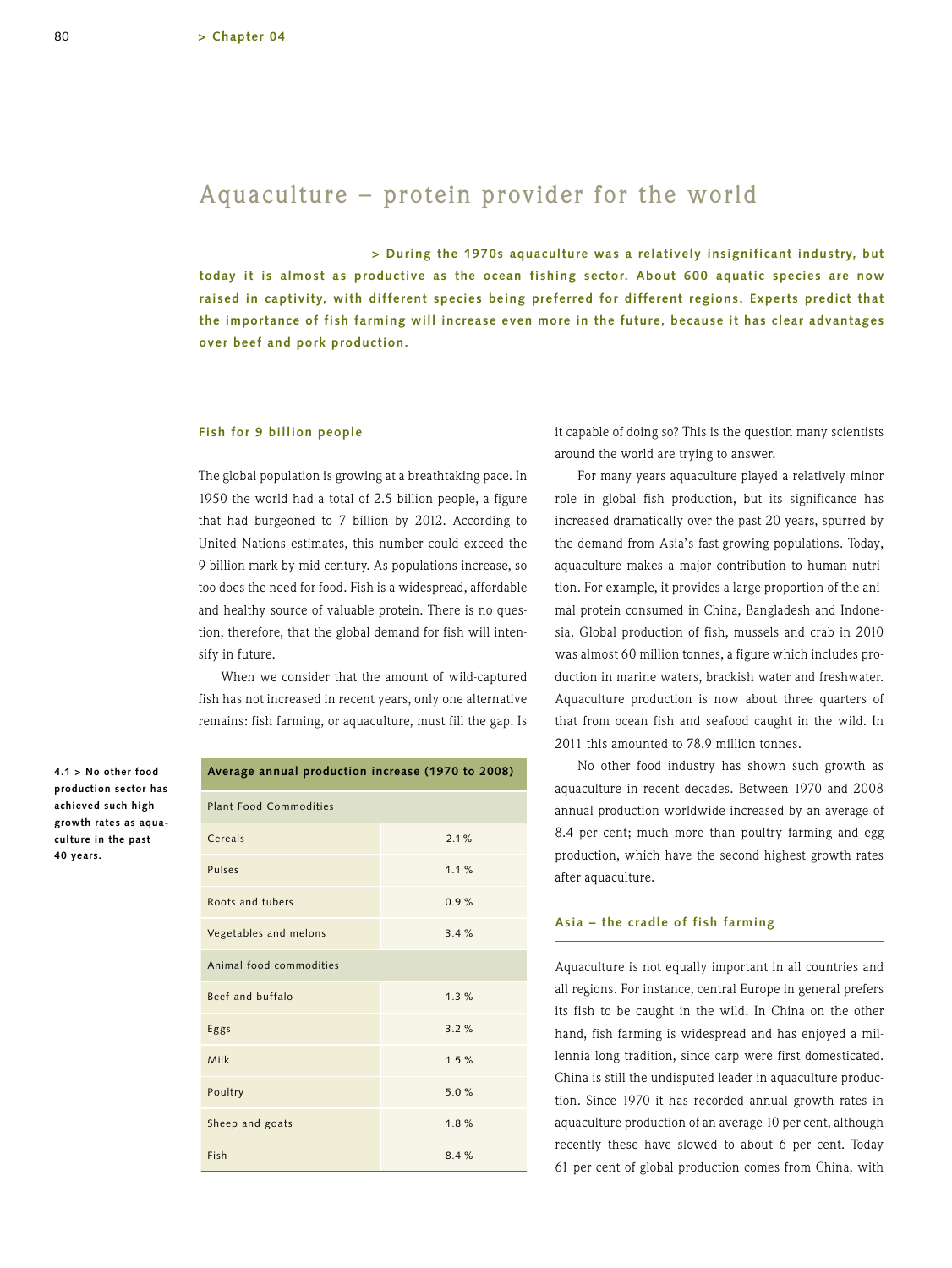Asia as a whole supplying a massive 89 per cent. This figure includes both fish farming inland (in freshwater) and in coastal areas.

The proportion generated in the other world regions is therefore small. Europe and America produced approximately 2.5 million tonnes each in 2010, Africa a little below 1.3 million tonnes and Oceania less than 200,000 tonnes.

For a long time aquaculture in many Asian countries has mainly provided food for local populations. Nations such as Thailand and Vietnam traditionally farm fish in the flooded rice fields; many people catch their lunch or evening meal from the neighbouring rice paddy. This widespread peasant practice, never captured in actual numbers, makes it difficult to estimate the actual extent of aquaculture production. For this reason experts assume that some Asian states produce totals even greater than those quoted in the statistics.

What is certain, however, is that aquaculture has not developed equally in all Asian states. The 10 largest producers alone generate 53 million tonnes, a massive 86 per cent of global aquaculture production, with the remaining Asian states producing only about 1.5 million tonnes. These countries still use only small amounts of farmed fish for their own consumption needs.

#### **Modest growth in America and Europe**

Between 1970 and 2000 aquaculture production in America and Europe grew by 4 to 5 per cent per annum. Since then it has increased by a moderate 1 to 2 per cent a year. Chile is the most important producer in America, since major salmon farms were established there over the last 20 years. In 2010 Chile supplied a good 700,000 tonnes of farmed fish, mainly salmon. The second largest producer on the American continent is the USA with slightly under 500,000 tonnes of fish.

Norway is the most important aquaculture nation in Europe, with about 1 million tonnes of farmed fish, followed by Spain with a good 250,000 tonnes; France takes third place with 220,000 tonnes. The main aquatic products farmed in Europe are salmon, rainbow trout, eel and carp.

| World       | <b>Tonnes</b> | Percentage |
|-------------|---------------|------------|
| China       | 36,734,215    | 61.35      |
| India       | 4,648,851     | 7.76       |
| Vietnam     | 2,671,800     | 4.46       |
| Indonesia   | 2,304,824     | 3.85       |
| Bangladesh  | 1,308,515     | 2.19       |
| Thailand    | 1,286,122     | 2.15       |
| Norway      | 1,008,010     | 1.68       |
| Egypt       | 919,585       | 1.54       |
| Myanmar     | 850,697       | 1.42       |
| Philippines | 744,695       | 1.24       |
| Others      | 7,395,281     | 12.35      |
| Total       | 59,872,600    | 100.00     |

**4.2 > Asia dominates world aquaculture. The total output of the top ten producer countries worldwide is shown. The amounts of farmed algae and aquaculture products not used as food are not included**

### **Aquaculture – a prospect for Africa?**

Developments in Africa are of paramount interest. Although aquaculture production was barely 1.3 million tonnes in 2010, experts nonetheless expect to see fish farming become further established in Africa. It would enable the – relatively easy – generation of large amounts of valuable protein for the growing population.

Egypt is the trailblazer here, with large numbers of finfish (tilapias, mullets and catfish) being farmed in the Nile Delta. Aquaculture is also expected to grow wherever fish is a traditional food, but where insufficient wild fish will be available to meet the growing demand.

The lack of wild fish, particularly in urban centres, is forcing a change in thinking. Take Lagos, the capital of Nigeria, on the Gulf of Guinea as an example. The people living around the Lagos Lagoon have always farmed catfish for their own use, but now the early stages of commercial aquaculture are becoming evident, and further expansion is expected. Similar developments are being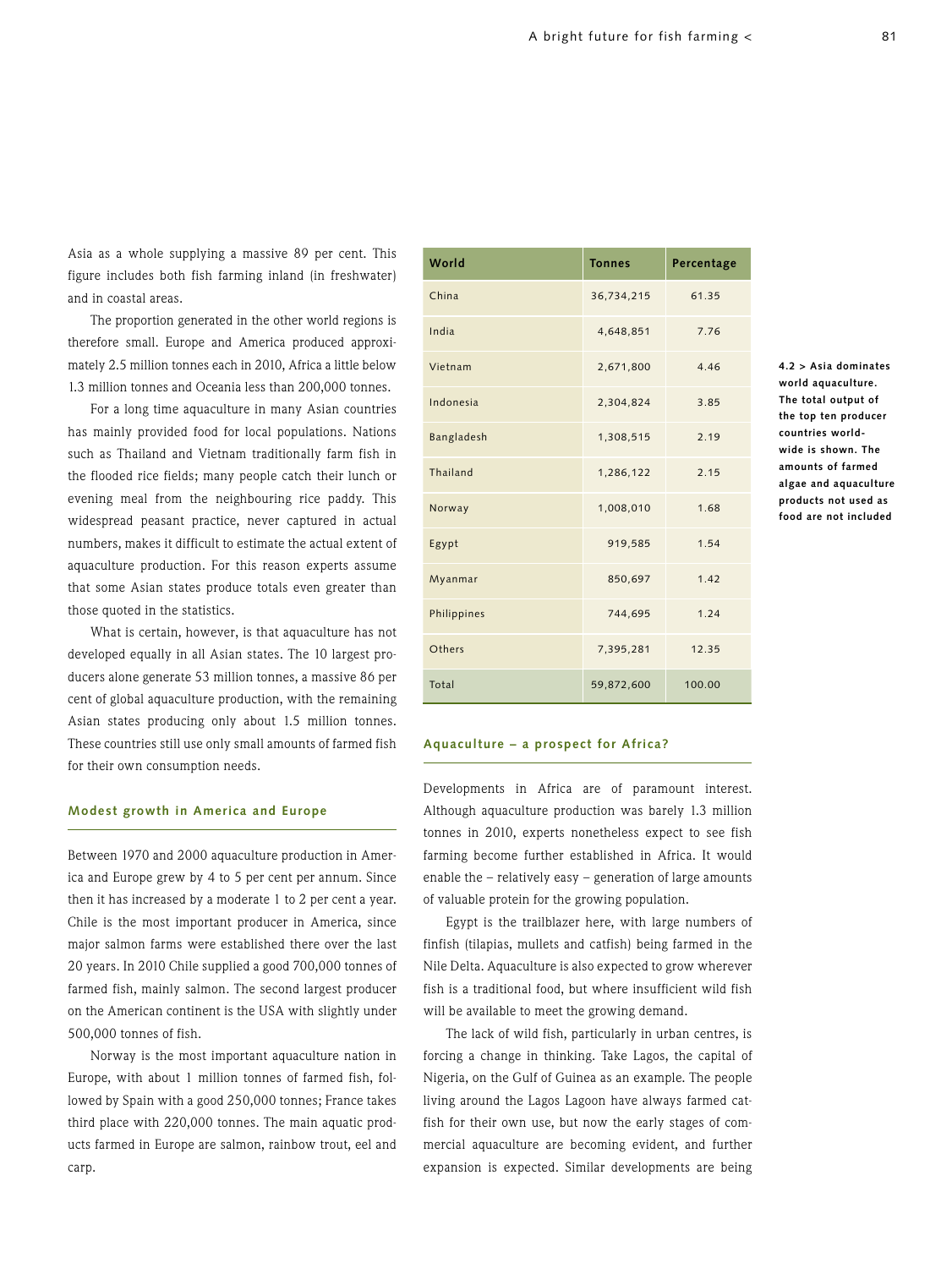

**4.3 > Marine water, brackish water and freshwater – aquaculture production has shown strong growth in all areas over the past 30 years.**

> seen in Accra, the capital of Ghana, and Lusaka, the capital of Zambia. Small and medium-sized businesses are also becoming involved in Zambia and Uganda, with the aim of operating commercial aquaculture on a large scale. Experts are praising these approaches, because they believe this is the only way of making enough fish available to supply local markets.

> Furthermore, there is great interest in the large-scale expansion of fish farming in countries such as South Africa. For about 5 years now a national aquaculture association has been involved in setting up aquaculture operations. Some of the technology applied will be exported to other African nations, although in some countries the importation of the facilities is still complicated by exorbitantly high duties.

> In many other regions of Africa, however, an aquaculture industry is still a long way off. For this reason nongovernmental organizations (**NGOs**) have been trying for some years to encourage aquaculture among individual communities.

> With the exception of a few nations, aquaculture in Africa is still at an embryonic stage, and its potential is far

from being exploited. It will take at least 10 years before any appreciable production increases are seen. Unfortunately, even if strong expansion should occur, aquaculture is unlikely to be able to keep pace with the needs of the fast-growing population.

# **From salmon to pangasius – aquaculture products**

About 600 species are raised worldwide by aquaculture. Depending on local traditions and preferences, different species are in high demand in different regions of the world. The species raised include fish, crabs, mussels, amphibians (frogs), aquatic reptiles, sea cucumbers, jellyfish and sea squirts (fleshy organisms which live on the sea floor and filter the water). China farms mussels and carp in particular, and in terms of the latter, has done so for several thousand years. The carp is also a popular farmed fish throughout the rest of Asia. Finfish are found here, too, along with catfish and shrimps, and prawns which are exported all over the world. For some years now a popular Asian export fish has been the pangasius,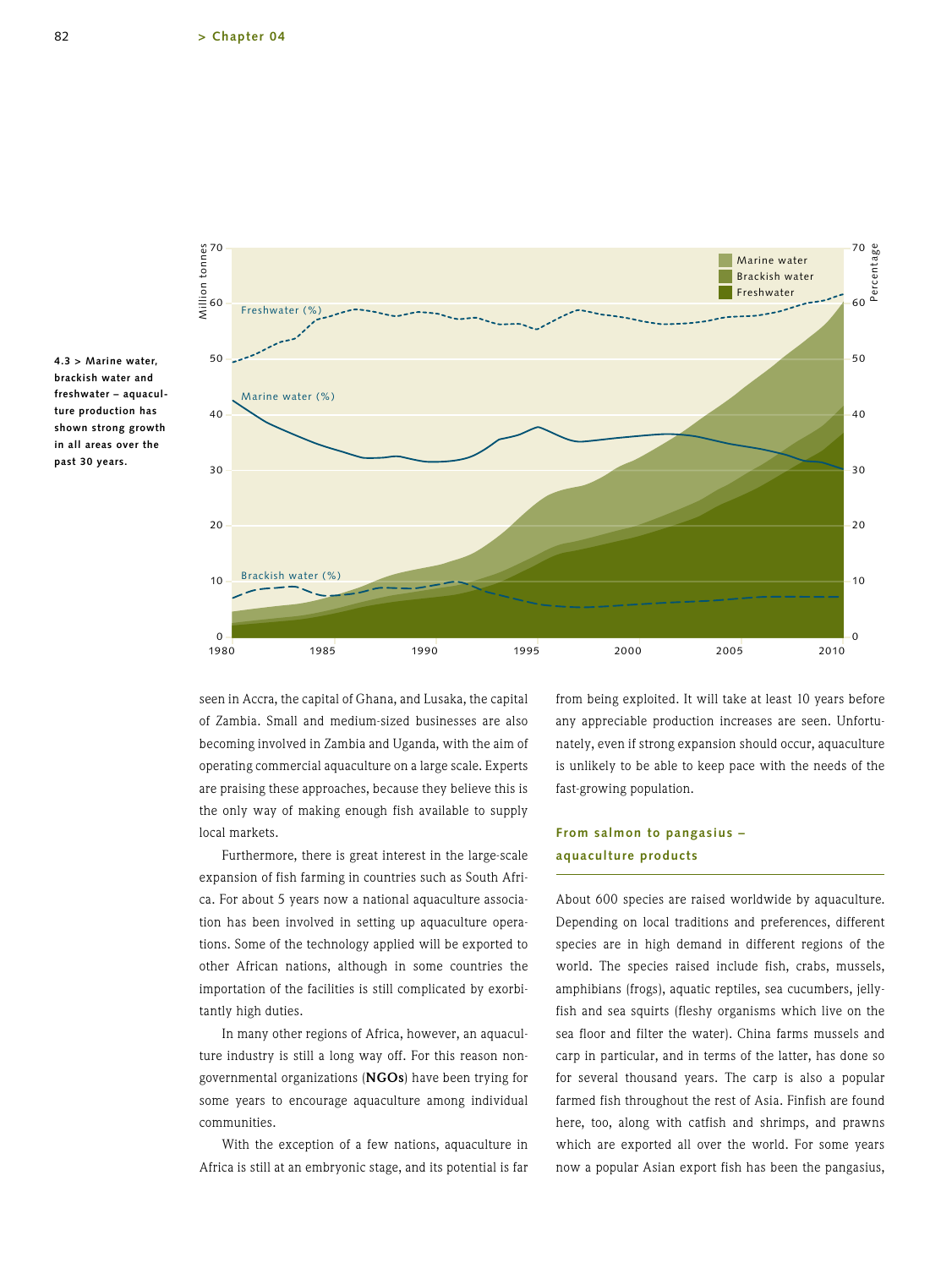of which there are several different species. These catfish are white-fleshed, neutral-tasting and almost bone-free. At first it was necessary to catch juvenile fish in the wild for breeding purposes, but in the early 1990s a French-Vietnamese project succeeded in breeding two types of pangasius in captivity. Only then was it possible to breed the fish in large numbers, allowing its export on a grand scale. Today the export of pangasius is a global winner.

In Europe, however, the farming of mainly salmonids is preferred, including salmon and trout along with turbot and mussels. Only small numbers of carp and other finfish are bred in captivity. In the past 10 years production of sea bass, common dentex and gilthead seabream has expanded, particularly in Greece, Italy and Turkey, mostly in net cages in coastal bays.

Salmonids are also the dominant group of farmed fish in South America, mainly in Chile, followed in equal parts by shrimps, prawns and mussels. Shrimps and prawns, catfish, mussels and salmonids are farmed in North America, mainly in Canada. Tilapia, catfish and other finfish are of particular interest in Africa, while shrimps and prawns predominate in Oceania.

## **Algae for Asia**

The cultivation of algae is less widespread than that of aquatic animals. It is only practised in about 30 countries throughout the world, predominantly in Asia. In most cases cultivation is of large algae such as kombu *(Laminaria* 

| Aquaculture production (Million tonnes) |       |       |  |
|-----------------------------------------|-------|-------|--|
| Species group                           | 2003  | 2008  |  |
| Carps                                   | 15.04 | 19.72 |  |
| Catfish                                 | 1.03  | 2.78  |  |
| <b>Tilapias</b>                         | 1.59  | 2.80  |  |
| Fels                                    | 0.32  | 0.48  |  |
| Salmonids                               | 1.85  | 2.26  |  |
| Other finfish                           | 4.40  | 5.79  |  |
| <b>Bivalves</b>                         | 11.06 | 12.65 |  |
| Gastropods                              | 0.21  | 0.37  |  |
| Crabs and lobsters                      | 0.49  | 0.76  |  |
| Shrimps and prawns                      | 2.59  | 4.35  |  |
| Other invertebrates                     | 0.12  | 0.31  |  |
|                                         |       |       |  |

**4.4 > In terms of aquaculture production, carp is the most important fish worldwide.**

*japonica)*, a Japanese seaweed which is several metres long. It is now farmed mainly in marine water and brackish water along the coast of China. Kombu is often used as a soup ingredient. Although the 19 million tonnes of algae produced in 2010 was much less than farmed aquatic animals, nonetheless its growth rate has been similarly strong in recent years – an average of 9.5 per cent per annum during the 1990s and 7.4 per cent in the past decade. In 1990 global algae production was 3.8 million tonnes. The most

|                                                  | <b>Milk</b> | Carp | Eggs | Chicken | Pork | <b>Beef</b> |
|--------------------------------------------------|-------------|------|------|---------|------|-------------|
| Feed conversion<br>(kg of feed/kg live weight)   | 0.7         | 1.5  | 3.8  | 2.3     | 5.9  | 12.7        |
| Feed conversion<br>(kg of feed/kg edible weight) | 0.7         | 2.3  | 4.2  | 4.2     | 10.7 | 31.7        |
| Protein content<br>(% of edible weight)          | 3.5         | 18   | 13   | 20      | 14   | 15          |
| Protein conversion efficiency (%)                | 40          | 30   | 30   | 25      | 13   | 5           |

**4.5 > Fish can convert feed into body mass much more efficiently than birds or mammals. They provide a great deal more mass per kilogram of feed.**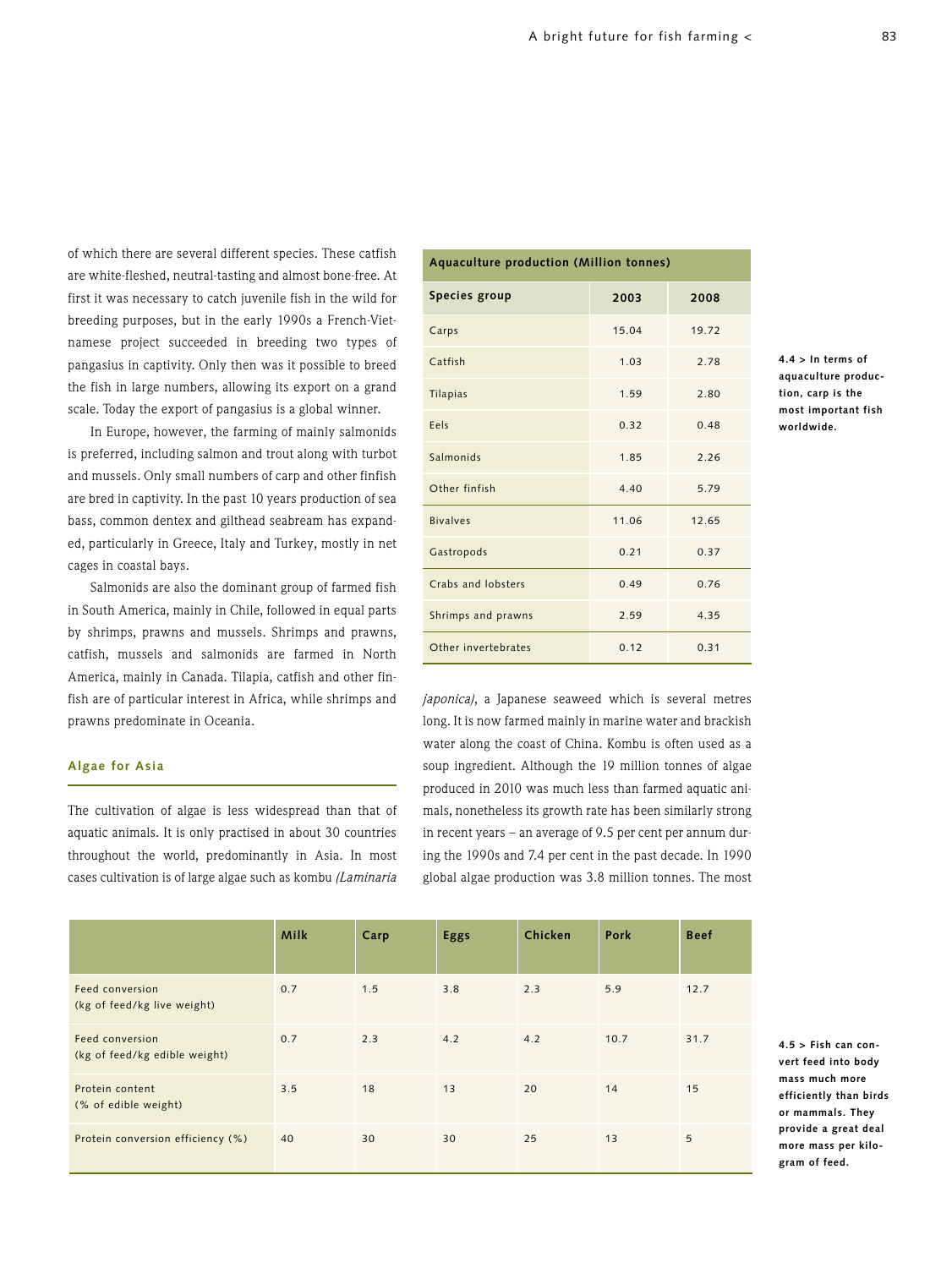important regions are China (58.4 per cent of global production), Indonesia (20.6 per cent) and the Philippines (9.5 per cent). Most of the algae produced worldwide is used in the cosmetics, chemical and food industries. Only a small proportion is used for human consumption, as a base for soups. The tropical algae *Eucheuma* and *Kappaphycus*, harvested throughout the Indo-Pacific region between the island of Zanzibar and the Philippines, are also of significance. They offer many fishermen an additional income and are utilized in the chemical, health and biological industries as a bacterial growth medium.

## **The strengths and weaknesses of aquaculture**

Aquaculture has come in for some hefty criticism in recent years. For various reasons it still attracts controversy. Food, faecal and metabolic wastes from intensive fish

farms can lead to the **eutrophication (over-fertilization)** of water in rivers and coastal bays. There have also been complaints that fish farmed under intensive conditions for maximum yields are more susceptible to disease than their relatives in the wild. Tremendous amounts of antibiotics and other medications are used to fight disease, particularly in relation to shrimp on farms in South East Asia – with unforeseeable consequences for surrounding ecosystems and consumer health. In some cases these points are valid, but they should not detract from the fact that aquaculture can be a very efficient and sustainable method of supplying humans with animal proteins – and counteracting over-fishing.

The farming of the classic common carp or mirror carp provides a positive example of environmentally-sound aquaculture. Carp are bottom feeders, generally eating small aquatic animals, plants, dead plant matter and waste



**4.6 > In Belize, in Central America, the construction of huge aquaculture facilities has involved the destruction of large tracts of land and mangroves. The effluent is discharged to the sea without any prior treatment. Such operations have brought the sector into disrepute.**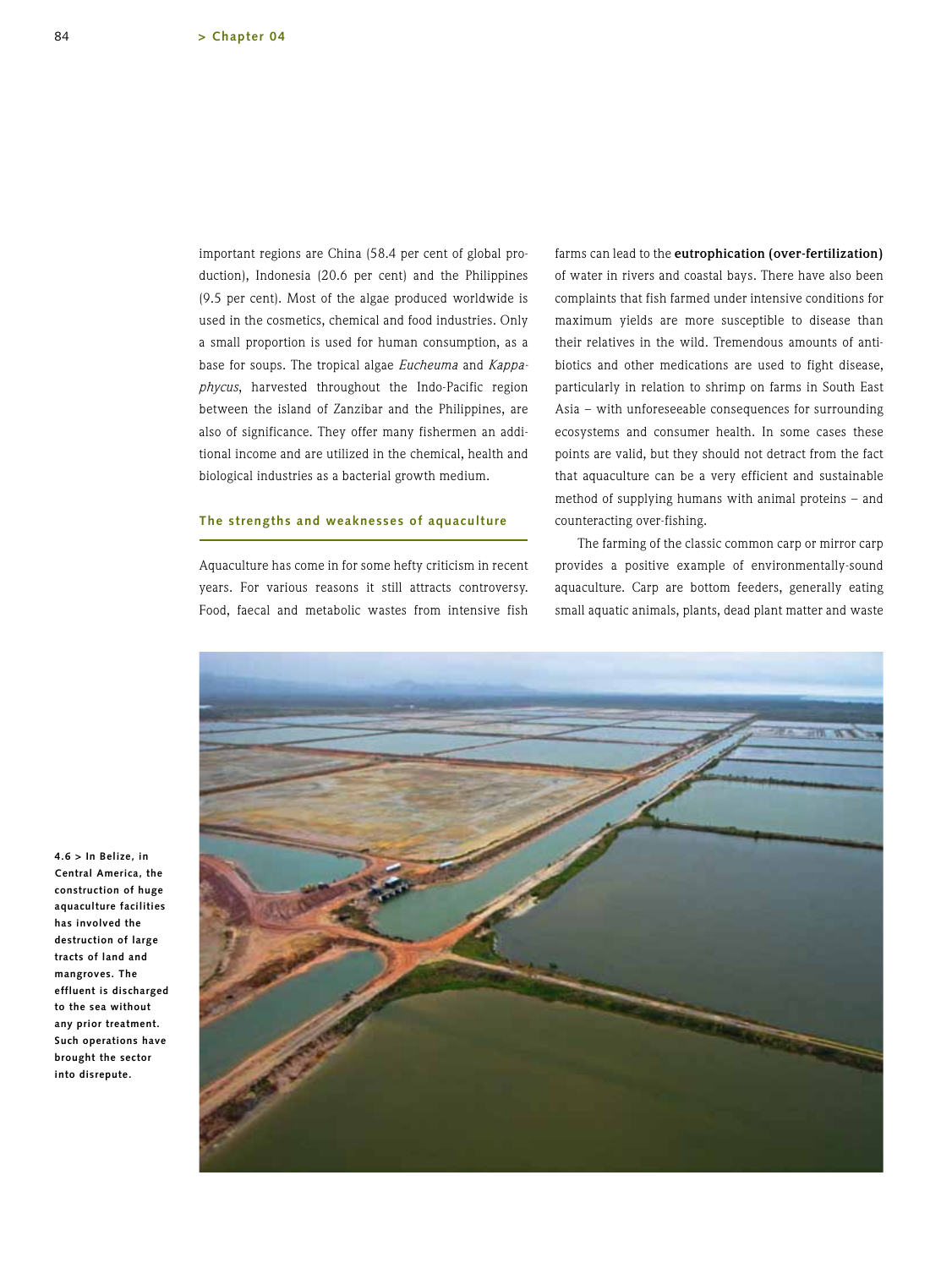material which gather on the pond floor. They also sieve the water to extract suspended solids, thus helping to keep the water clean. Carp ponds often have very clear water. Intensive mussel farming also helps to keep the water clean. Mussels filter large amounts of water, sieving out tiny particles of food, thus counteracting the over-fertilization of water and **algal blooms.** 

Although the nutrient-rich effluents from aquaculture facilities can lead to problems in rivers or coastal areas, nonetheless many fish farms are more environmentallyfriendly than, for instance, the intensive farming of pigs or cattle. The latter emit large quantities of nitrogen and phosphorus from the slurry and manure used to fertilize the land. Aquaculture produces far lower emissions of nitrogen and phosphorus and can roughly be compared with those from the much less problematic farming of poultry. This is made abundantly clear by the example of the Mekong Delta. Only about 1 to 2 per cent of nutrient inflows into the delta come from pangasius aquaculture. The majority comes from agriculture, the production of vegetables and fruit as well as from untreated municipal sewage and industrial effluent. Aquaculture also scores well when compared to livestock breeding because fish and other aquatic organisms need less nourishment to build body mass than land animals. Therefore a lot less feed is required to produce 1 kilogram of carp than to produce 1 kilogram of chicken, beef or pork. One reason for this is that fish are cold-blooded creatures, meaning that their body temperature is approximately the same as that of their surroundings. They therefore need far less energy to produce heat than warm-blooded mammals or birds. Also, it takes greater expenditure of energy to move on land than in the water. As water is denser than air, it provides buoyant lift to the body, meaning that fish are supported without the development of heavy skeletal mass. Many marine animals such as mussels, snails and sea cucumbers also manage without an internal skeleton. This saves them the energy they would otherwise use to build bones. Fish have another energy advantage, too: they are capable of releasing into the water (as ammonium, a simple chemical compound) any surplus nitrogen they may have absorbed with their food. In contrast, land-based ani-

| Commodity          | Nitrogen emissions<br>(kg/tonne protein produced) | Phosphorus emissions<br>(kg/tonne protein produced) |
|--------------------|---------------------------------------------------|-----------------------------------------------------|
| Beef               | 1200                                              | 180                                                 |
| Pork               | 800                                               | 120                                                 |
| Chicken            | 300                                               | 40                                                  |
| Fish (average)     | 360                                               | 102                                                 |
| <b>Bivalves</b>    | $-27$                                             | $-29$                                               |
| Carps              | 471                                               | 148                                                 |
| Catfish            | 415                                               | 122                                                 |
| Other finfish      | 474                                               | 153                                                 |
| Salmonids          | 284                                               | 71                                                  |
| Shrimps and prawns | 309                                               | 78                                                  |
| Tilapia            | 593                                               | 172                                                 |

mals have to use energy to convert nitrogen into urea or uric acid. Only in this chemical form are they able to excrete the nitrogen with their faeces or urine.

## **Fish for all?**

In an international collaboration scientists have investigated whether aquaculture and commercial fishing will be capable of meeting the global demand for fish in 2050. They are optimistic, believing that yes, they can. However, this would depend upon the world's fish stocks being managed sustainably in the long term. Also, the fish used as feed in aquaculture in the form of fishmeal and fish oil must be utilized more efficiently. Scientists have also queried the predicted direct impact of climate change and ocean warming on potential marine fisheries procduction. They have concluded that the amount of wild marine fish available for fisheries worldwide will probably be redistributed due to climate change and predict a slight 6 per cent overall increase on marine fisheries potential.

**4.7 > Aquaculture emits much less nitrogen and phosphorus per tonne of produced protein than livestock farming. Farmed mussels even lower nitrogen and phosphorus levels as they filter the water. However, this also means that mussels from highly polluted waters can themselves contain high nitogen and phosphor levels.**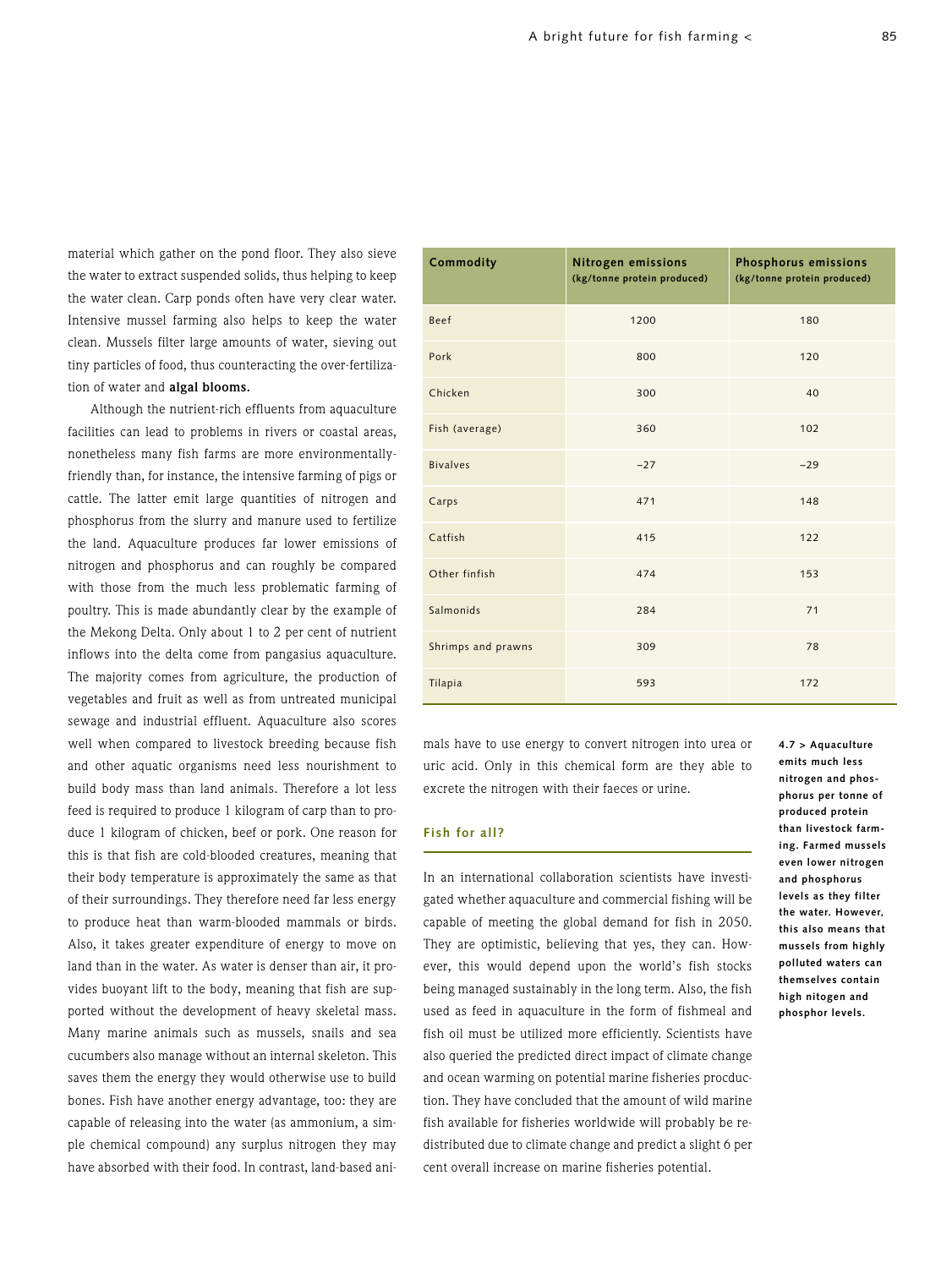# Towards more eco-friendly aquaculture

 **> Aquaculture is expected to satisfy the growing world population's demand for fish – and at the same time protect ocean fish stocks. Hopes are pinned on farming as an alternative to over-fishing. But the use of copious amounts of feed derived from wild fish, the destruction of mangrove forests and the use of antibiotics have given fish farming a bad name. Current research and development projects, however, show that environmentally-sound aquaculture systems are possible.**

## **What do farmed fish eat?**

The impact of aquaculture on the environment depends on several factors. It makes a difference whether the fish are farmed inland in freshwater, or along coastal areas. Intensive fish farms in coastal waters can pollute entire bays with uneaten food and fish faeces. Large areas of land are sacrificed to set up ponds, for example. An accumulation of effluent from aquaculture facilities can cause over-fertilization if it contains excess nutrients. Moreover it can contain residues of veterinary drugs. Feed is another important factor to consider when carrying out an environmental audit for an aquaculture operation. First of all, it is crucial to ascertain if any feeding at all is required, and if so, what kind of feed should be given to the aquatic animals. The aquaculture industry differentiates between natural feed and artificial feed.

- Natural feed includes the organisms that fish find and exploit in their surroundings. For example, mussels extract nutrients from the water without needing extra food. Carp feed on mosquito larvae, small mussels and zooplankton.
- Artificial feed (mostly in pelletized form) is processed in factories by feed manufacturers. The pellets are made of grain, fishmeal and fish oil. They contain all the nutrients which the species of farmed fish requires, and also a high proportion of protein and fat. Pellets are used for intensive fish farming – by companies which breed and sell fish on a grand scale. Salmon, tilapia, sea bass and some shrimps and lobster are fed with diets that contain fishmeal and fish oil from marine origin.



**4.8 > Today fishmeal and fish oil are predominantly used in aquaculture. They are extracted mainly from anchovies and sardines.**

Small aquaculture operators in particular tend to use feed which either grows or can be sourced locally at affordable prices. This includes plants, crop residues and fish waste.

The most controversial types of feed are those which contain a high proportion of fish. The problem is that the farming of some species requires the use of wild fish as feed – in most cases small pelagic fish, particularly anchovies, sardines and herring. Salmonid farming utilizes relatively large amounts of fish-based feed. Fishmeal and fish oil are produced in large industrial facilities, which involves grinding and boiling the whole fish. Centrifuges are then used to separate, dewater and dry the resultant mass.

In light of the fact that many wild fish stocks have been reduced to critical levels, it seems nonsensical to use them as fish feed, especially if the volume of wild fish produces a lower weight of farmed fish, as expressed by the "Fish In – Fish Out" (FIFO) ratio. For this reason critics are urging people to eat the wild fish directly, instead of using it as feed. However, so far there has been limited demand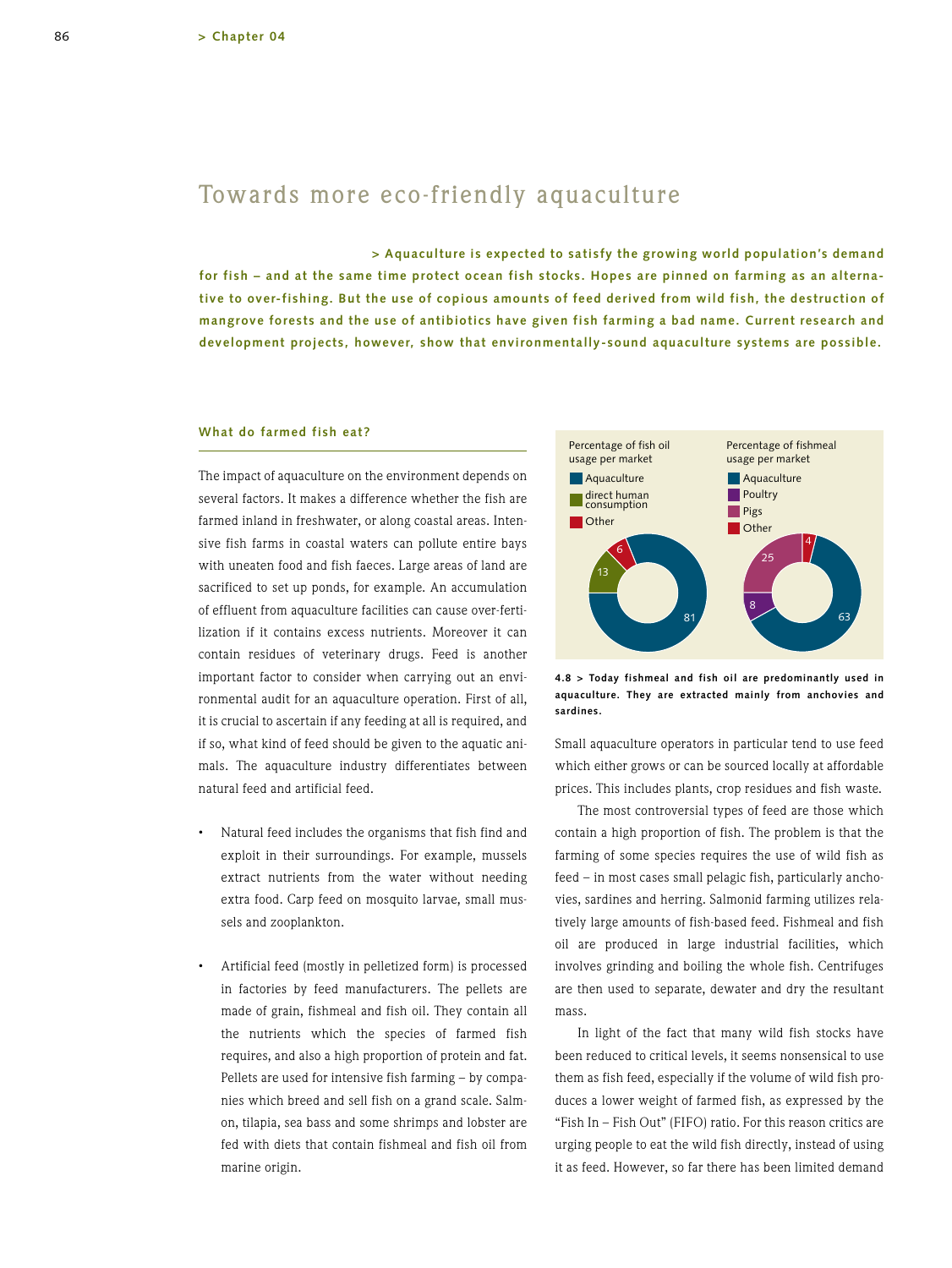

**4.9 > Although the output of aquaculture has increased greatly over the past 30 years, the sector's consumption of fishmeal and fish oil is at about the same level as in the 1980s. Greater use of plant-based nutrients is one reason; more efficient utilization of fishmeal and fish oils is another. The price of fishmeal and fish oils has multiplied, mainly due to rising demand in China.**

around the world for small pelagic fish as food. Markets would first need to be developed. The fishmeal industry points out that the use of fishmeal and fish oil is justified because the fish utilized are from stocks that are in good state as a result of good fisheries management. But it is fair to say that not all these fish stocks are in fact managed sustainably.

#### **Fishmeal and fish oil – expensive commodities**

Not only salmon and eels, but many other farmed aquatic animals are currently being fed with fish caught in the wild – particularly with pellets processed from fishmeal and fish oil. Fishmeal and fish oil have been used in the farming of both poultry and pigs for decades. However, rising prices have reduced the proportion of these commodities in their feed. Aquaculture is by far the largest consumer, accounting for about 60 per cent of fishmeal and 81 per cent of fish oil. Fish oil is mainly used in the breeding of salmonids. Norway has greatly expanded its

salmon farming facilities and is now the largest importer of fish oil. The amount consumed in food supplements and medicinal products for human use is 13 per cent.

Fishmeal and fish oil are extracted mainly from anchovies and sardines, which are found in large numbers off South America. China, Morocco, Norway, Japan and other nations also produce these commodities for their own consumption and for export. Among others, blue whiting, sand eels, capelin and sundry waste from fish processing are used in these countries. While Norway imports the most fish oil, China, Japan and Taiwan are the largest importers of fishmeal. Yet despite the strong growth in aquaculture of recent decades, the production of fishmeal and fish oil today is almost the same as it was in the early 1970s. There are several reasons for such growth combined with virtually constant inputs. First, the price for fishmeal has increased considerably in recent years as a result of strong demand in the importing countries, especially China. For this reason aquaculture producers are more interested in using feed substitutes – from crops for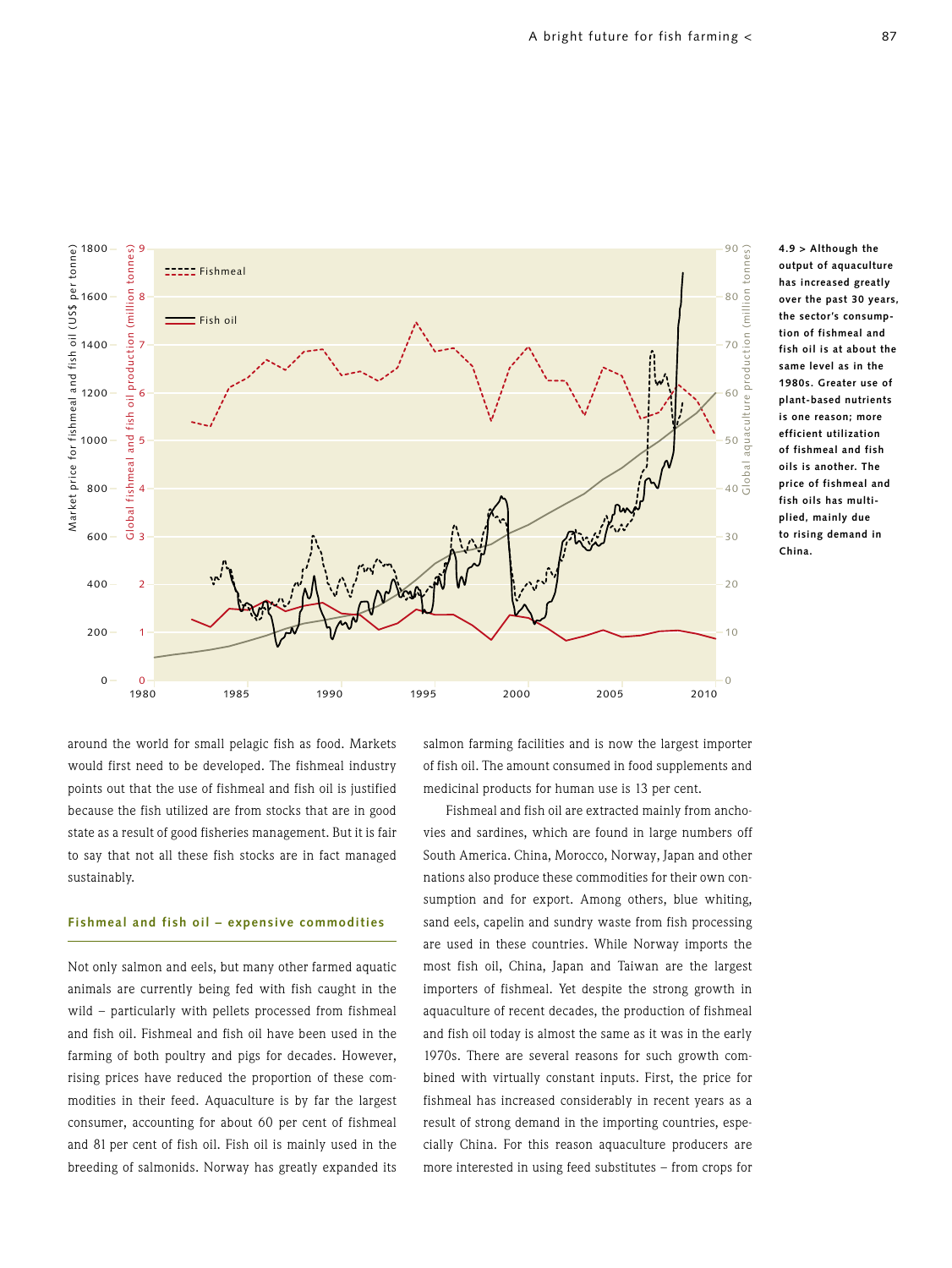#### **How much fish does a fish need?**

Aquaculture operators aim to raise as many fish as they can with as little feed as possible. Large predators such as salmon, however, require comparatively large amounts of feed to produce body mass. The FIFO ratio is the measurement of the amount they need. It indicates how much wild fish must be used as animal feed in order to produce an equivalent weight unit of farmed fish. If 1 kilogram of wild fish is used to produce the feeds of 1 kilogram of farmed fish, the FIFO ratio is 1 (1 kilogram/1 kilogram = 1). Any value more than 1 means that more than 1 kilogram of wild fish is required to produce 1 kilogram of farmed fish. In the mid-1990s the FIFO ratio for salmon was 7.5, while today the figure is between 3 and 0.5. Our increased knowledge of efficient feeding and improved feed formulations has contributed to this development.

Improved feeding efficiency as expressed by the FIFO ratio saves fishmeal and enables more farmed fish to be produced with less fish in feeds. Studies have shown that this technological adaptation from aquaculture industry is vital if we are to meet current and even larger per capita consumption rates. For example, if the current global consumption rate of fish of 17 kilogram per capita and year is to be maintained by 2050, aquaculture would have to reduce its FIFO ratio from approximately 0.6 in 2008 to 0.3 units of marine fish to produce a unit of farmed fish. The most recent assessments and projections indicate that this value is achievable if aquaculture continues to improve its efficiency at the current pace.

This seems to be possible – not only by optimizing feedstuffs, but also by breeding fish species which are less demanding. Catfish already achieve a ratio of 0.5, tilapia of 0.4 and milkfish, a popular fish group in Asia, a ratio of 0.2, which would mean that 5 units of cultivated milkfish are produced using one unit of marine fish.

> instance. Second, the FIFO ratio of many fish species has been reduced by the use of improved feeds or improved feeding regimes.

#### **Rapeseed in place of fishmeal?**

Scientists are working hard to reduce both the amount of additional feed used in aquaculture and in particular the FIFO ratio. One approach is to develop crop-based feedstuffs which are rich in protein. The problem is that fishmeal contains a high percentage of protein, about 60 per cent, which is essential to build muscle mass. Rapeseed *(canola),* however, contains only 20 to 25 per cent. For this reason the researchers are trying to produce protein

extracts, varying the amount of different proteins to ensure the feed is very easily digested and converted to body mass. Rapeseed is showing particular promise. This crop is utilized extensively for bioethanol (biodiesel) production: the large amounts of plant waste which accumulate would be suitable feedstock for aquaculture.

Protein can also be extracted from potatoes. Trials have been carried out using various different combinations of potato protein. Up to 50 per cent of fishmeal could be saved without any negative impact on the growth of the farmed fish. Alternative feedstuffs can also achieve the opposite result, however. So-called anti-nutrients can have a disastrous effect. These are substances which are poorly utilized by the fish and can induce metabolic disorders.

Scientists are convinced that feeding farmed fish with a combination of different ingredients is the most efficient approach. This would further reduce the use of expensive fishmeal and lower the FIFO ratio. It would make little sense to dispense with fishmeal and fish oil completely, however. Both provide essential omega-3 fatty acids which come from plankton. Fish cannot produce these themselves but ingest them with their food. If they are fed only plant-based feedstuffs, the farmed fish will lack these essential fatty acids, thus defeating the object. Such omega-3 fatty acids are one of the main reasons that consumers choose to eat fish.

More economical and environmentally-responsible feeding regimes require the following measures:

- the use of nutrients from local regions, to avoid long transportation routes;
- the improvement of processing and manufacturing methods to make the feed more nourishing and digestible, and reduce the content of anti-nutrients;
- the targeted and sparing use of fishmeal in combination with other alternative inputs;
- the increased farming of undemanding fish species which need fewer proteins and fats;
- the increased farming of fish species which are bred without fishmeal;
- the further development of high quality proteins and fats from plants and microorganisms.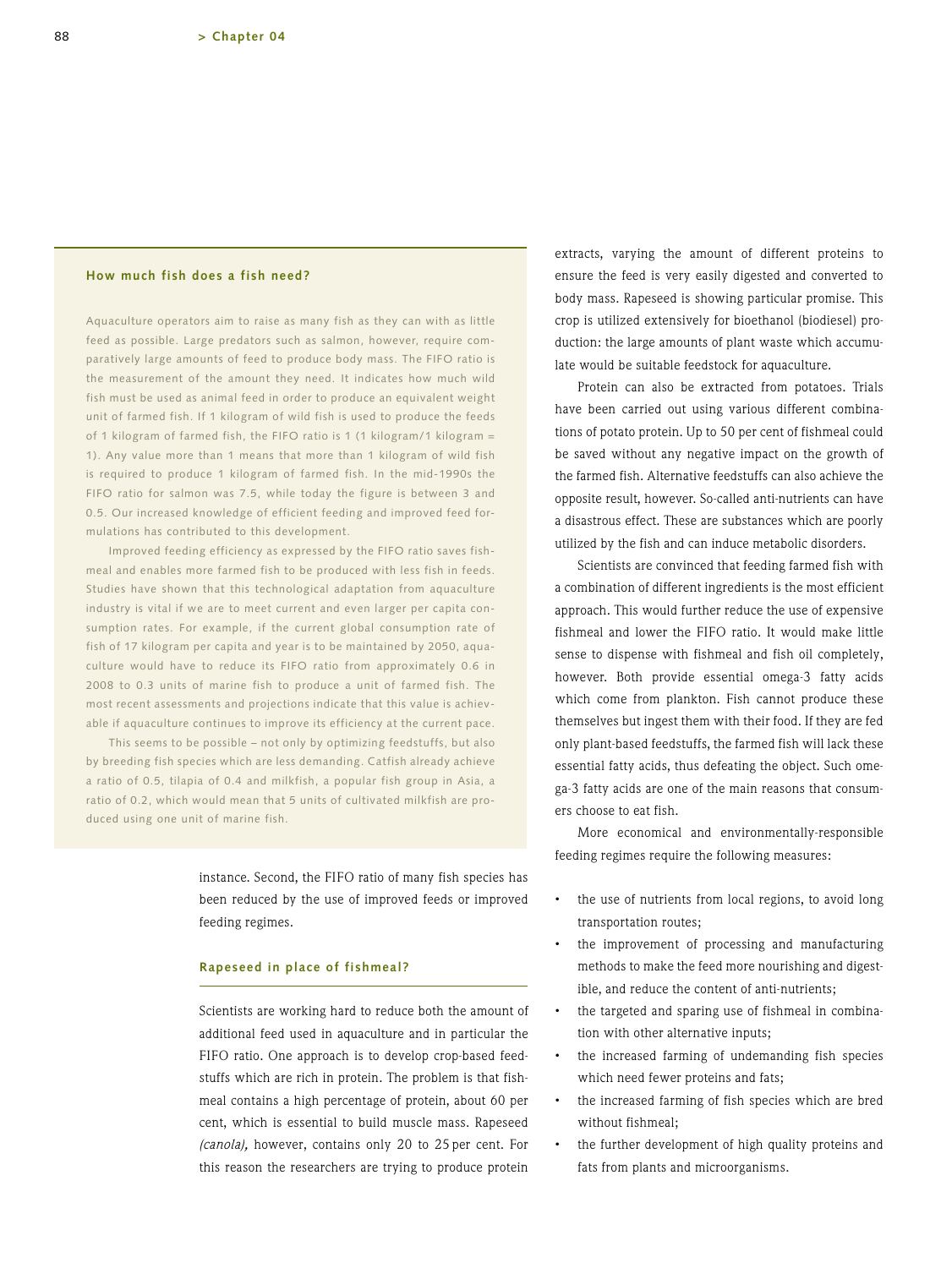# **The impact of aquaculture on marine habitats**

If aquaculture is operated indiscriminately, environmental damage is often the consequence, especially in coastal areas. This can occur with mussel farming or fish farming in cages, where there is direct contact between the aquatic animals and the surrounding waters. In the past, farmed fish such as European Atlantic salmon in North America often escaped from their cages. In time they transferred diseases to the wild populations on the US coast. If the alien species feel at home in their new environment they can breed prolifically and in some cases completely crowd out indigenous species. Cultivation of the Pacific oyster was abandoned some decades ago by mussel farmers in Holland and off the North Sea island of Sylt. The species has become a problem, spreading over the entire mudflat area of the Wadden Sea – a shallow coastal sea bordering the North Sea – and overrunning the blue mussel, the staple food of the eider duck and the oystercatcher. The banks of mussels have now become inaccessible to the birds. "Invasive alien species" is the term given by experts to these non-native species. Regulations in Europe now govern the introduction of new species, prescribing a long period of quarantine. Many areas of Asia, however, do not take the problem of invasive alien species nearly so seriously. For this reason experts are calling for in-depth case-bycase assessments of the potential of species becoming prevalent in a new habitat and changing the ecosystem. Another problem can be the removal of juvenile fish or fish larvae from their natural habitat. The European eel, for example, migrates from the rivers of Europe to spawn in the Sargasso Sea in the western Atlantic. As this species cannot be bred in captivity, juvenile eels must be caught in the wild for breeding purposes. The practice places extra pressure on wild eel stocks. Happily, however, increased public pressure has virtually put a stop to mangrove clearances for new fish farms in the major river estuaries of South East Asia. The mangroves also proved to be unsuitable for the industry. Like the Wadden Sea mudflats, the sediment in mangrove forests contains nitrogen compounds, in particular toxic hydrogen sulphide. For several reasons this environment proved to be inappropriate for farming. According to development aid agencies, aquaculture facilities based on brackish water are no longer being established in the mangroves in Thailand, but in areas further inland.



**4.10 > The Pacific oyster has colonized the entire Wadden Sea. It overruns the banks of blue mussels that are a vital source of food for seabirds such as eider ducks. It was originally introduced by mussel farmers in Holland and on the North Sea island of Sylt.**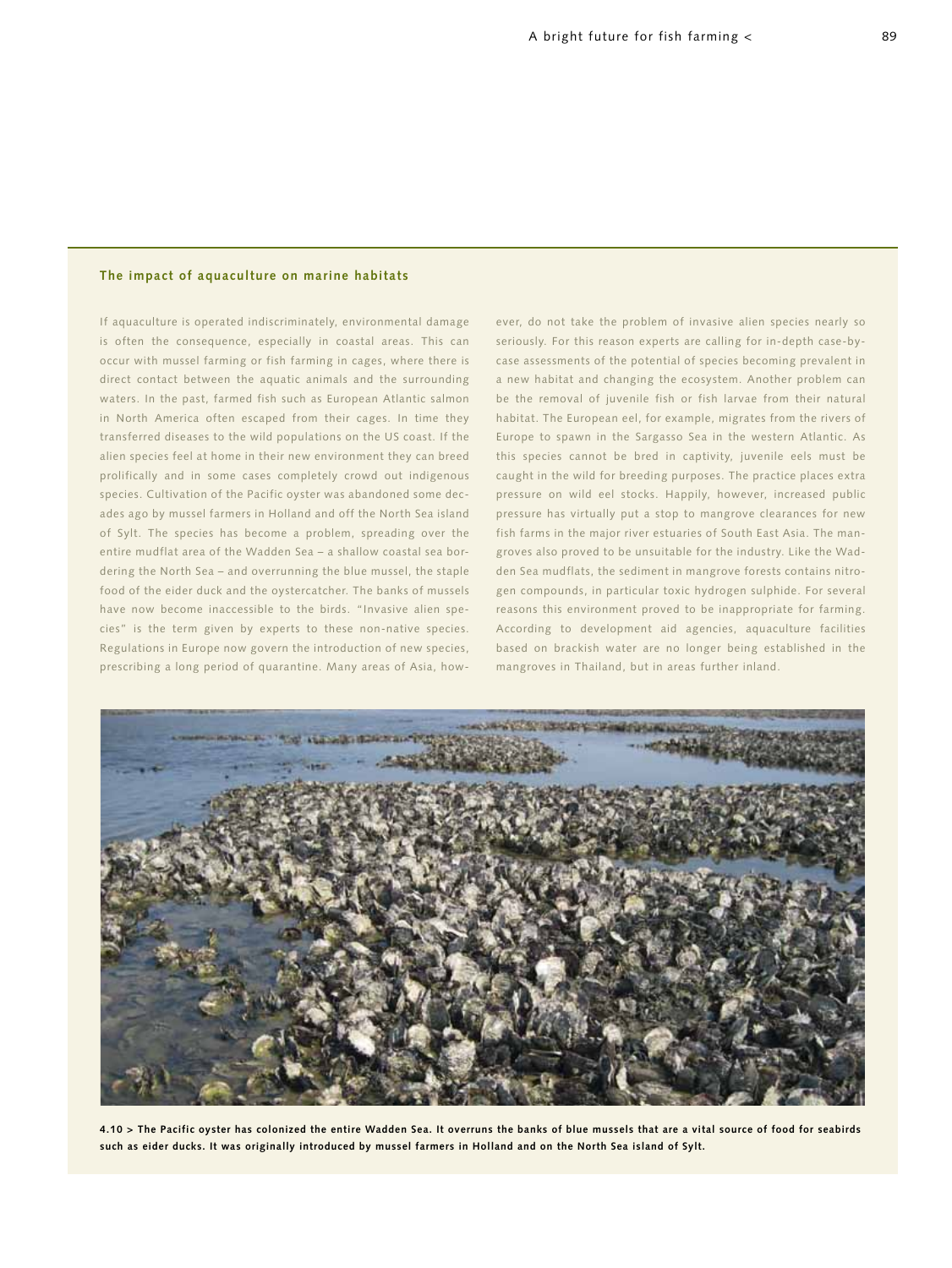### **Effluent to feed plants**

The excrement from fish farms can be used to sustain other organisms. For instance, the excretions from shrimps serve as food for large marine algae. Haddock feed on faeces particles and shrimp shells. This integrated multi-trophic aquaculture (IMTA) is now found in many different countries. It is operated mainly in breeding facilities along coastal areas.

Another type of integrated feeding used in inland breeding facilities is the aquaponic process. Effluent is used to fertilize crop plants; uneaten food, faeces and fish excreta provide the plants

with nutrients. The plants in turn clean the water, thus closing the loop. Bacteria are often a part of the system which converts the food, faeces and excreta into chemical compounds that the plants can utilize. When animals and plants are combined with skill, such aquaponic facilities can be quite self-sufficient: operators neither have to feed the fish nor process the water. Tilapia, flowers and vegetables, among others, are farmed in aquaponic facilities. To date such facilities have seldom been operated on an industrial scale. The technology still needs optimization.



**4.11 > Impressive aquaculture: fish and vegetables are produced together in this facility in the USA. Fish excrements provide nutrients for the plants. The plants purify the water. Such a closed-loop system is called "aquaponic".**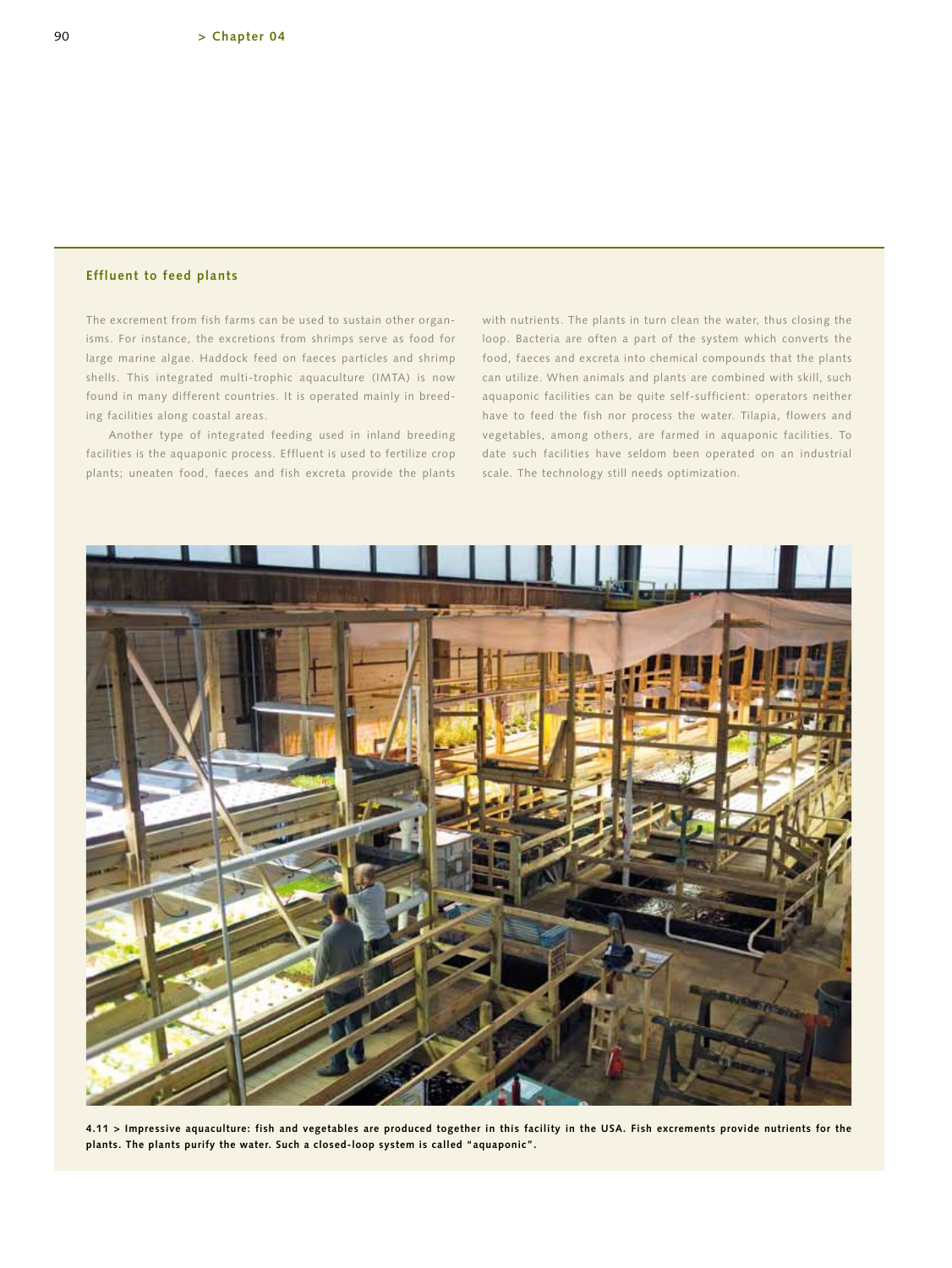## **The life cycle assessment**

Aquaculture has drawn huge criticism in recent decades, not only for its feeding of fishmeal and fish oil. The use of antibiotics in breeding has also been condemned. Fish farmed in intensive systems to provide maximum yields are more susceptible to disease than their relatives in the wild. For this reason antibiotics and other drugs are widely used, especially in South East Asia. Already there are signs that these are no longer effective. In 2011 almost the entire shrimp production in Mozambique was destroyed by a viral disease. In 2012 the infection broke out on breeding farms along the coast of Madagascar. Experts blame the mass production of shrimps on factory farms. The antibiotics can in turn find their way through the food chain into the human body, potentially impacting on consumer health.

The antibiotics used in aquaculture and on other fattening farms – and also from hospital effluent – have in recent years led to the spread of multi-resistant pathogens, against which most established antibiotics are ineffective. Only special or newly-developed agents can help against multidrug-resistant infections. It is imperative therefore that the use of antibiotics in food production is strictly monitored and restricted.

The effluent from aquaculture operations is polluting rivers and coastal waters in other areas. However, the situation varies from region to region. In Norway, for example, production methods have improved as salmon farming has intensified and professionalized. Pollution with organic wastes (excreta) has reduced as a result of improved feeding techniques. And thanks to modern vaccines the use of antibiotics has almost completely been abandoned.

In order to better assess the adverse effects of aquaculture, experts now call for a comprehensive life cycle assessment (LCA). This is a methodology for evaluating the environmental performance of a product over its full life cycle – LCAs have in the meantime become established in industry in general. They analyse all the environmental effects of a product – from raw material extraction, to production, transportation, utilization and, finally, recycling.

Among other aspects of aquaculture operation, eutrophication (over-fertilization) needs to be taken into account, along with nutrient inputs, such as faecesenriched effluent discharged untreated into the water from the breeding ponds. The LCA also reflects the environmental pollution created by energy generation for an aquaculture operation: the cleaner the energy production, the better the result. The amount of wild fish used for feeding is also recorded, while land consumption is another important aspect. This includes the amount of land for the facility itself, and the amount used to grow the feedstuffs to meet operation needs. Critics of such life cycle assessments for aquaculture point out that it is difficult to compare the methods of production – carp pond and hightech plant are two very different types of settings. Initial studies show, however, that such LCAs do indeed make sense for individual production methods.

A comprehensive analysis must also take into account the intensity of farm operations. Production can be broadly divided into three types:

- Extensive: natural bodies of water, such as ponds, are used for breeding, with little or no additional feedstuffs. Finfish, mussels, algae and some types of shrimps and prawns are produced by this method.
- Semi-intensive: natural bodies of water are used. Locally-sourced feedstuffs are fed to the fish. Typical species are finfish in Asia.
- Intensive: mainly operated in efficient, artificial pond systems or cages. The fish – e.g. eels from China – are fed with pellets.

According to a recent life cycle assessment of the different aquaculture systems (pond, breeding cages in coastal areas, mussels on the sea floor or suspended on a frame) and aquatic animal species throughout the world, intensive carp breeding in China is the most unsustainable. The ponds are heavily fertilized to speed up growth of the aquatic plants eaten by the carp. The effluent is often discharged without treatment, leading to eutrophication of

#### **Sustainability certificates**

Sustainability certificates are usually agreed between dealers, suppliers and producers. Environmental foundations are often involved. Such seals of approval verify that all parties concerned undertake to uphold binding social, environmental or sustainability standards. How far the specifications go depends on individual agreements. The aims are, among other things, to protect species, the environment and the water in the cultivated areas, as well as to improve social security for the employees. This includes a ban on child labour, the right to freedom of assembly as well as the right to health insurance and social insurance.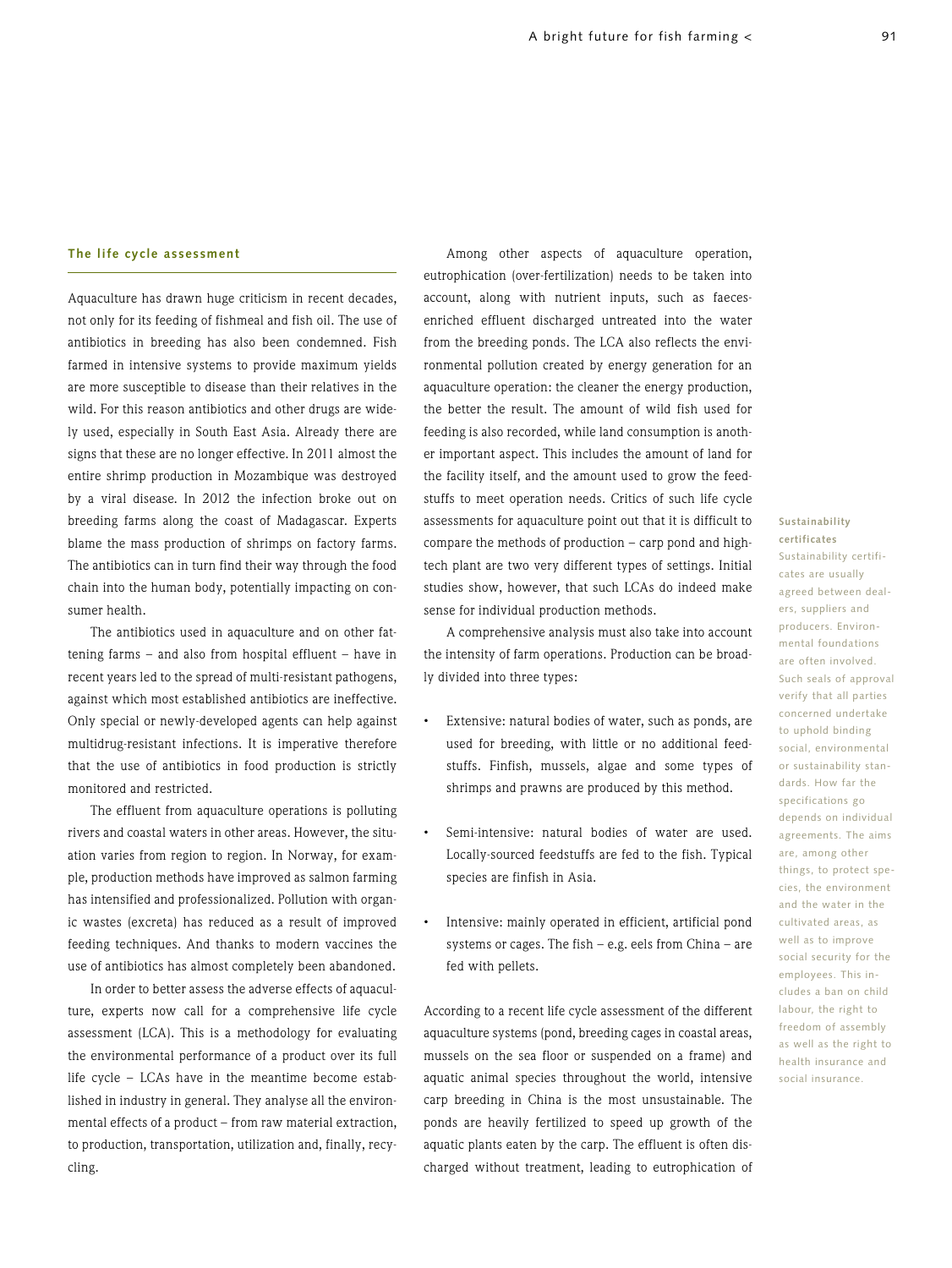

**4.12 > The example of Norway shows that the intensification and professionalization of production can lead to improvements. Despite increasing numbers of salmon, the use of antibiotics in the Norwegian salmon farming industry has**  declined.

the rivers in many places. Conversely, in Europe carp farming is considered very environmentally-friendly, as the aquatic animals are bred under extensive production methods. This is mainly due to the fact that, unlike in China, the demand for carp is comparatively low.

The results for eel and shrimp farming in ponds are poor. As far as cage production along coastal areas is concerned, finfish are problematic. They involve a very high level of energy use, partially because of the frequent supply trips in boats. They also perform badly in terms of carbon dioxide emissions and acidification of the seas.

#### **Improvement in sight**

Europe imports large numbers of shrimp and fish from Asia in response to customer demand in countries such as Germany and France for affordable products. Cheap, however, can be synonymous with intensive, industrial, and often environmentally-damaging factory farms, which European consumers would prefer to be situated in someone else's back yard. Scientists claim that this is just outsourcing the problems from Europe to Asia, and the situation will not improve until attitudes change. The signs are promising, with many consumers now mindful of food safety and sustainability certificates. The certification of wild capture fisheries is already well established. Aware that such eco-labelling on product packaging can impact on purchasing decisions, the trade is now putting pressure on suppliers in the aquaculture industry, demanding fish from sustainable production. In the coming months

farmed fish will appear on European shelves bearing the new "Aquaculture Stewardship Council" (ASC) label cofounded by the World Wide Fund For Nature (WWF), various food trading initiatives and fisheries. The "Marine Stewardship Council" (MSC) standard, the equivalent for ocean fish, has been around for many years.

There is no question that fish farming sustainability is gaining momentum or that the topic is being debated at the highest levels. Two years ago the Food and Agriculture Organization of the United Nations (FAO) published guidelines setting out clear standards for the certification of aquaculture operations. It is expected that traders will in future measure their producers against these guidelines. Certificates and voluntary commitments by the trade are already in existence, but consumers are unaware of them as they are only relevant for direct contacts between traders and suppliers. The same objectives, however, apply. For instance, trade cooperation agreements have been adopted for the distribution of pangasius from certified aquaculture operations along the Mekong Delta. Some major and international supermarket chains have also concluded individual agreements with producers.

For about 10 years now development aid agencies and non-governmental organizations in Asia have been trying to set up sustainable aquaculture operations. Converting a vast number of small operations is proving a challenge. For this reason efforts are being made to include as many farmers as possible in cooperation projects with the aim of improving production within an entire region. In some cases the solutions are extremely pragmatic. For example, extra ponds act as a buffer to protect rivers from the inflow of nutrients from farming ponds. The nutrients and suspended matter then settle as sludge for later use as fertilizer. In some regions of Vietnam there is now a brisk trade in sludge.

Experts also see a growing awareness in China for products from sustainable aquaculture, especially among the burgeoning middle class. National seals of sustainability are thus being promoted aggressively. Although this trend is promising, it will nonetheless take years for environmentally-sound aquaculture to finally become established.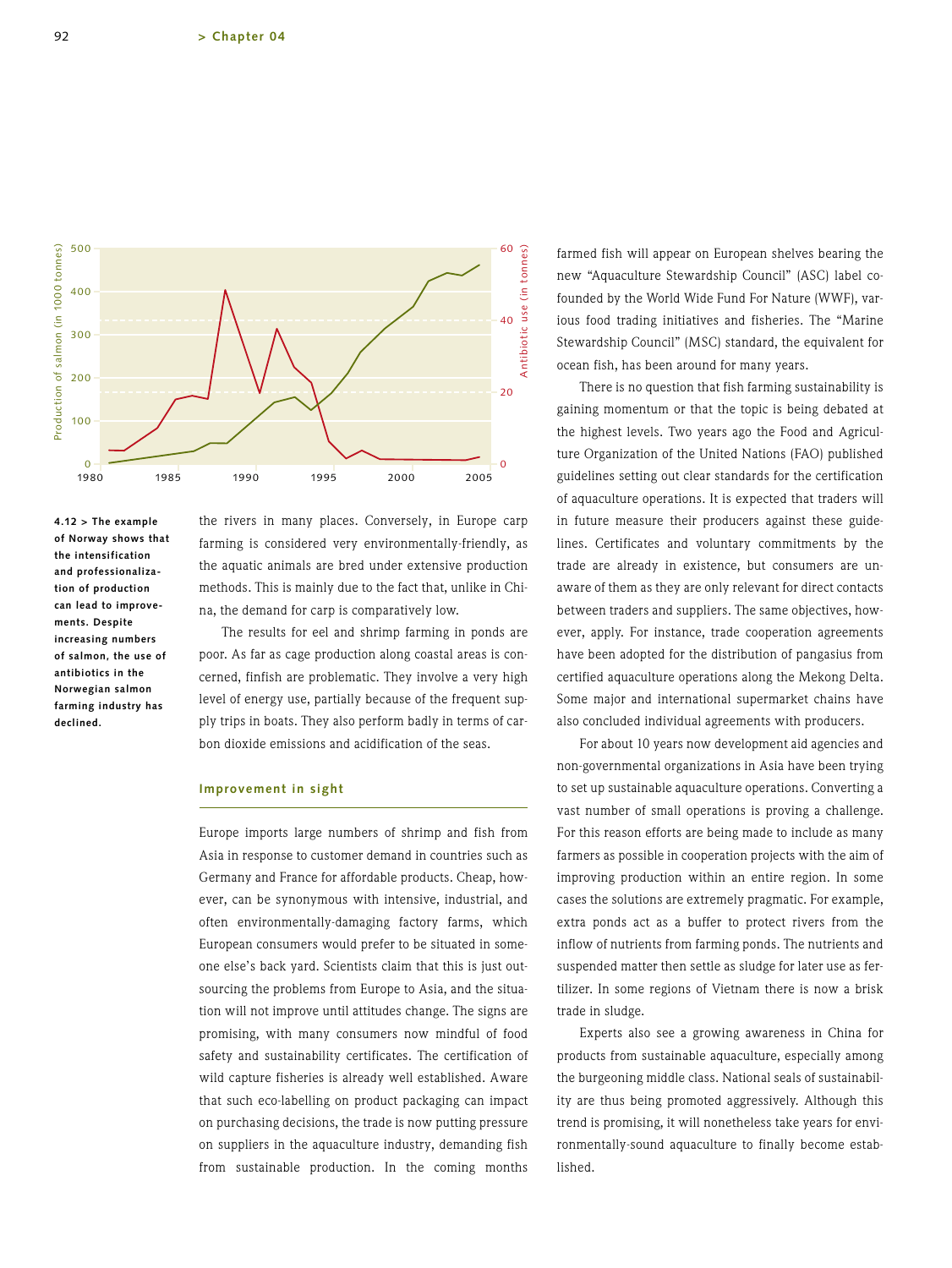# **The future of farmed fish**

Driven mainly by massive population growth, urbanization and increasing wealth in Asia, aquaculture has grown by a good 8 per cent per annum over the past 20 years – faster than any other food sector. Today about 60 million tonnes of fish, mussels, crab and other aquatic organisms are farmed around the world each year. This is almost equal to the amount of ocean fish and seafood captured in the wild, which totalled 78.9 million tonnes in 2011. Asia, particularly China, is the most important aquaculture region, currently supplying 89 per cent of global production. Aquaculture will continue to grow strongly and thus make a significant contribution to providing the global population with valuable protein.

An advantage of aquaculture is that much fewer feedstuffs are needed to farm fish and seafood than beef and pigs. It takes 15 times as much feed to produce 1 kilogram of beef as to produce 1 kilogram of carp. Aquaculture is thus a resource-efficient method per se of producing protein-rich food from animals. Current studies investigating likely developments to 2050 indicate that aquaculture is capable of satisfying the world population's growing need for fish.

This ongoing growth, however, must not come at the cost of the environment or the climate. It is problematic that aquaculture still requires large amounts of wild fish, which is processed into fishmeal and fish oil and used as feed. Although the volumes of these commodities have been stagnating for years, in some cases they still make use of fish stocks which are not managed in a sustainable manner. Aquaculture can thus still be a contributor to the problem of over-fishing. Efforts are now being made to reduce the amount of fishmeal and fish oil used in fish farming, not least because prices have soared as a result of high demand in China. Many research groups are

developing alternative types of fatty, protein-rich feed from potatoes and rapeseed. In many cases aquaculture production is still not sustainable. Facilities require too much energy and generate nutrientrich effluent which is often channelled into rivers and coastal waters in an untreated state. The waters then become over-fertilized, causing algal bloom and oxygen-deprived dead zones.

Scientists are now developing methods to analyse the full life cycle of aquaculture facilities – life cycle assessments. For some time now the industry has been testing products for their environmental compatibility, embracing all aspects from the extraction of the raw materials through to recycling. The intensive rearing of carp and shrimps in ponds is considered very harmful. It scores extremely poorly in the life cycle assessment because it uses too much feed, produces nutrient-rich effluent, and consumes large amounts of energy. Yet in recent years environmental awareness has also become more widespread in the aquaculture sector. A change of thinking is evident, particularly in the industrialized nations which import large volumes of fish from Asia. Increasingly traders and customers are demanding goods which comply with environmental standards. For some years there have been sustainability certificates for marine capture fisheries, and products bearing this label are very much in demand. Soon the "Aquaculture Stewardship Council" certificate, a seal of approval for aquaculture operations, will be appearing on European markets. Traders and producers wishing to have this certificate must undertake to protect species, the environment and the water in farmed areas, and comply with a high level of social standards. We have an opportunity to gear the further expansion of aquaculture towards sustainability. Current environmental problems, over-fishing and climate change make this a matter of urgency.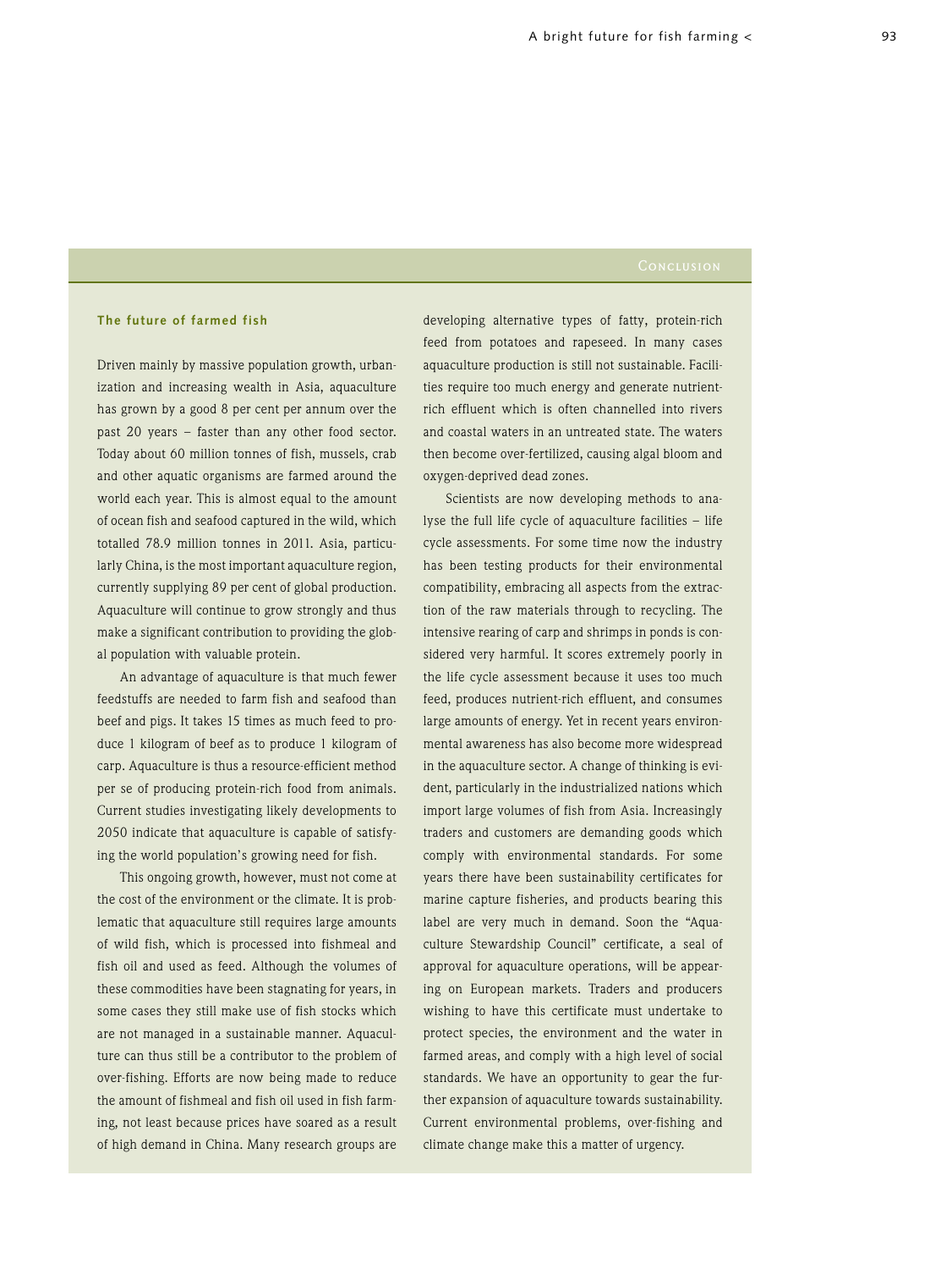# Bibliography

Deutsch, L., S. Gräslund, C. Folke, M. Troell, M. Huitric, N. Kautsky & L. Lebel, 2007. Feeding aquaculture growth through globalization: Exploitation of marine ecosystems for fishmeal. Global Environmental Change 17: 238–249.

Food and Agriculture Organization of the United Nations, Fisheries and Aquaculture Department, 2012. The state of the world fisheries and aquaculture 2012.

Hall, S.J., A. Delaporte, M.J. Phillips, M.C.M. Beveridge & M. O'Keefe, 2011. Blue Frontiers: Managing the Environmental Costs of Aquaculture. The WorldFish Center, Penang, Malaysia.

Merino, G., M. Barange, C. Mullon & L. Rodwell, 2010. Impacts of global environmental change and aquaculture expansion on marine ecosystems. Global Environmental Change 20: 586–596.

Merino, G., M. Barange, J.L. Blanchard, J. Harle, R. Holmes, I. Allen, E.H. Allison, M.C. Badjeck, N.K. Dulvy, J. Holt, S. Jennings, C. Mullon & L.D. Rodwell, 2012. Can marine fisheries and aquaculture meet fish demand from a growing human population in a changing climate? Global Environmental Change 22, 4: 795–806.

Nagel, F., H. Slawski, H. Adem, R.-P. Tressel, K. Wysujack & C. Schulz, 2012. Albumin and globulin rapeseed protein fractions as fish meal alternative in diets fed to rainbow trout (Oncorhynchus mykiss W.). Aquaculture 354–355: 121–127.

Naylor, R.L., R.W. Hardy, D.P. Bureau, A. Chiu, M. Elliott, A.P. Farrell, I. Forster, D.M. Gatlin, R.J. Goldburg, K. Hua & P.D. Nichols, 2009. Feeding aquaculture in an era of finite resources. PNAS 106, 36: 15103–15110.

Naylor, R.L., R.J. Goldburg, J.H. Primavera, N. Kautsky, M.C.M. Beveridge, J. Clay, C. Folke, J. Lubchencos, H. Mooney & M. Troell, 2000. Effect of aquaculture on world fish supplies. Nature 405: 1017–1024

Samuel-Fitwi, B., S. Wuertz, J.P. Schroeder & C. Schulz, 2012. Sustainability assessment tools to support aquaculture development. Journal of Cleaner Production 32: 183–192.

Tacon, A.G.J. & M. Metian, 2008. Global overview on the use of fish meal and fish oil in industrially compounded aquafeeds: Trends and future prospects. Aquaculture 285: 146–158.

Tacon, A.G.J. & M. Metian, 2009. Fishing for Feed or Fishing for Food: Increasing Global Competition for Small Pelagic Forage Fish. Ambio 38, 6: 294–302.

Tusche, K., S. Arning, S. Wuertz, A. Susenbeth & C. Schulz, 2012. Wheat gluten and potato protein concentrate – Promising protein sources for organic farming of rainbow trout (Oncorhynchus mykiss). Aquaculture 344–349: 120–125.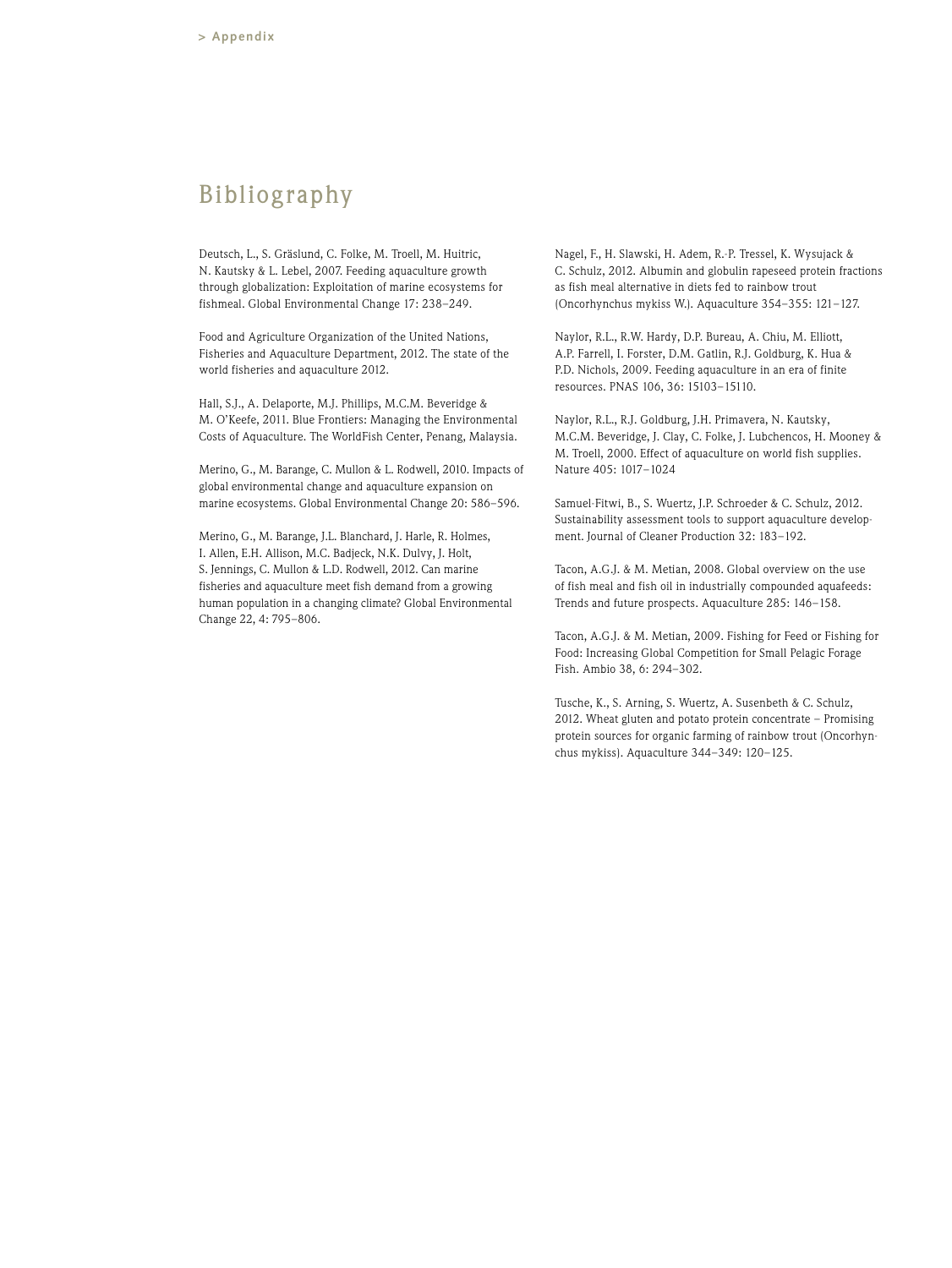# Table of figures

pp. 78/79: Franco Banfi/WaterFrame/Getty Images; fig. 4.1: after Hall et al. (2011); fig. 4.2: after FAO (2012); fig. 4.3: after FAO (2012); fig. 4.4: after Hall et al. (2011), FAO Fishstat; fig. 4.5: after Smil (2001) and Hall et al. (2011); fig. 4.6: Christian Ziegler/Minden Pictures; fig. 4.7: after Flachowsky (2002) and Hall et al. (2011); fig. 4.8: www.iffo.net; fig. 4.9: after FAO (2012), Tacon and Metian (2008); fig. 4.10: Achim Wehrmann/ dapd/ddp images; fig. 4.11: Jon Lowenstein/Noor/laif; fig. 4.12: after Asche (2008) and Hall et al. (2011)

Reproduction, translation, microfilming, electronic processing and transmission in any form or by any means are prohibited without the prior permission in writing of maribus gGmbH. All the graphics in the World Ocean Review were produced exclusively by Walther-Maria Scheid, Berlin. The list of illustrations states the original sources which were used as a basis for the preparation of the illustrations in some cases.